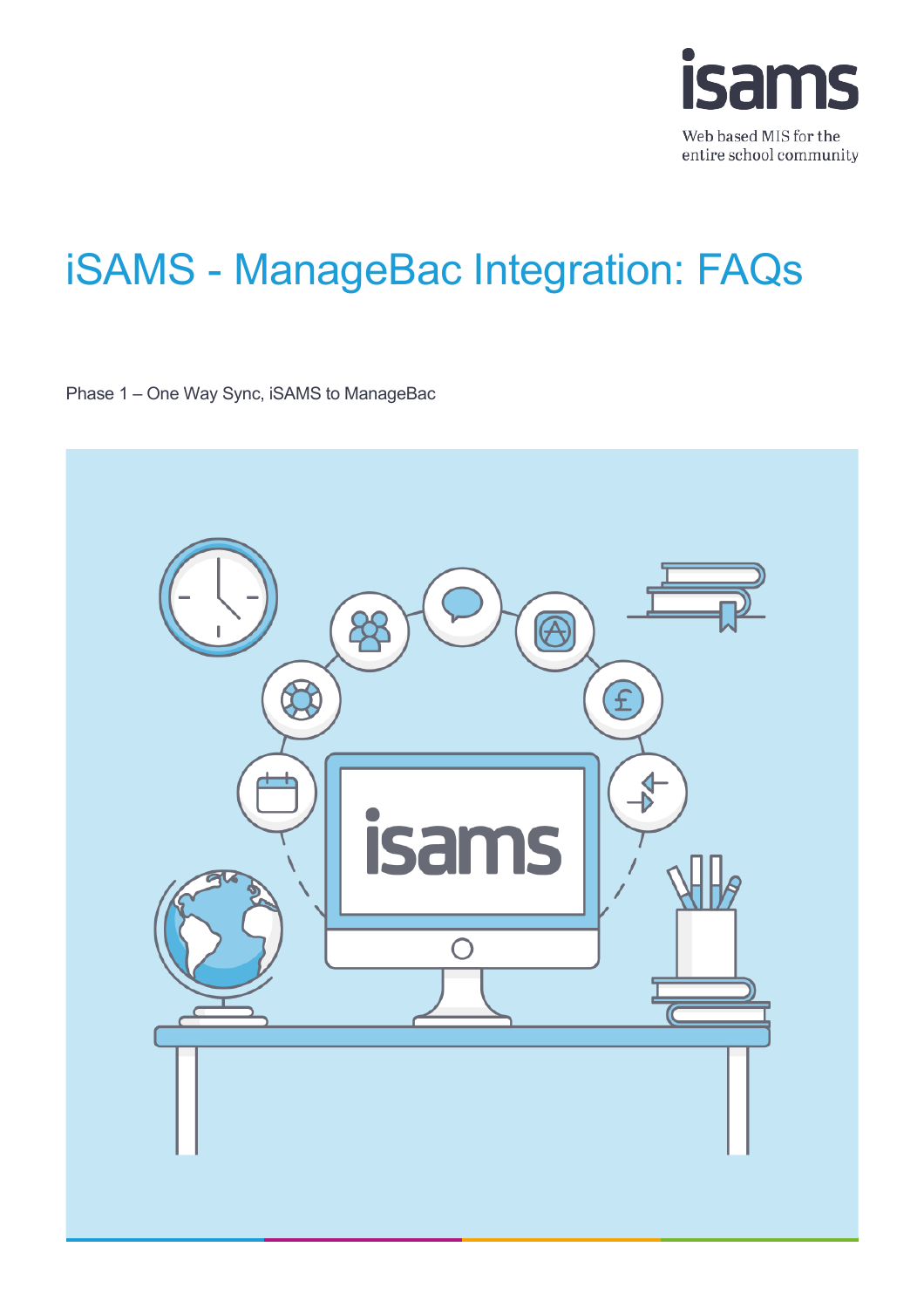

Web based MIS for the entire school community

## Table of Contents

| <b>Introduction</b>                                                       | $\mathbf{3}$    |
|---------------------------------------------------------------------------|-----------------|
| <b>Students</b>                                                           | 4               |
| • Newly created students are not created in ManageBac                     | $\overline{4}$  |
| • New Student Contacts are not displayed in ManageBac                     | 5               |
| • Which Contacts in iSAMS are sent to ManageBac                           | 5               |
| <b>Contact Scenarios</b>                                                  | $6\phantom{1}6$ |
| • Assumption                                                              | 6               |
| • I have more Contacts in iSAMS than ManageBac                            | 6               |
| • I have more Contacts in ManageBac than iSAMS                            | $\overline{7}$  |
| • My Contacts in ManageBac and iSAMS have slightly different names        | 8               |
| <b>Staff</b>                                                              | 9               |
| • New Staff are not created in ManageBac                                  | 9               |
| • New Staff appear in ManageBac but cannot login using LaunchPad          | 10              |
| • Staff Address and Contact information is not displayed in Managebac     | 11              |
| <b>Data Fields</b>                                                        | 12              |
| • Nationality, Language or Country changes are not displayed in ManageBac | 12              |
| • Some of my Fields are blank in iSAMS                                    | 13              |
| <b>LaunchPad</b>                                                          | 14              |
| • LaunchPad SSO is not working after changing my iSAMS URLs               | 14              |
|                                                                           |                 |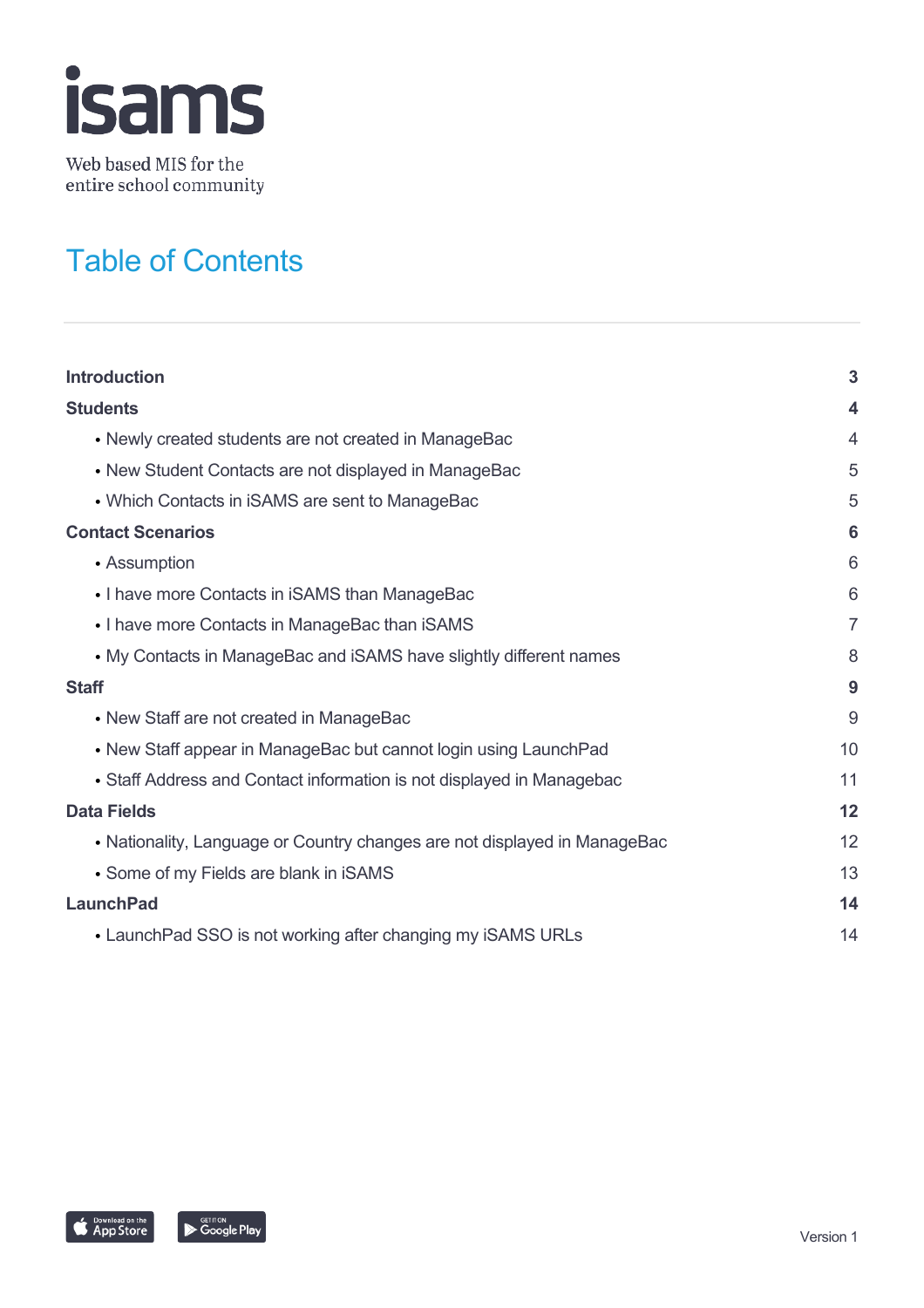## **Introduction**

Several scenarios are outlined in this document along with steps required to resolve them.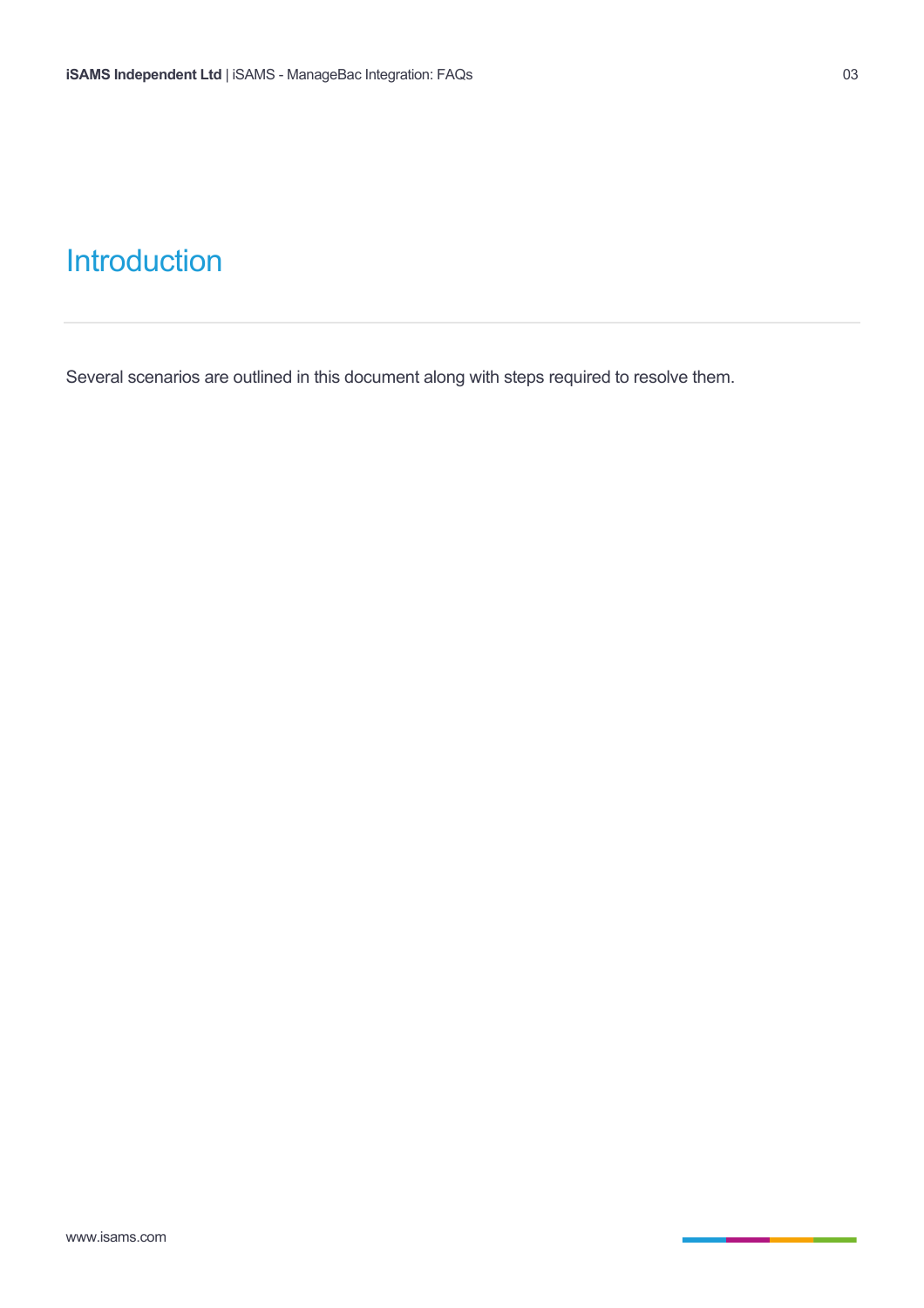## **Students**

### **Newly created students are not created in ManageBac**

Students created in iSAMS must have a unique School Code otherwise they will not be created in ManageBac. We recommend the following settings are enabled.

- **01.** Navigate to Student Manager > Configuration > General Options > Enable the option "Require a Unique School Code"
- **02.** Enable Automatic School Code and fill in the other options
- **03.** Update Empty School Codes to ensure students are created in ManageBac

|                                                   | <b>Pupil Manager</b>                                                                                                                                                                                                                                                                                                                      | $\overline{G}$ |
|---------------------------------------------------|-------------------------------------------------------------------------------------------------------------------------------------------------------------------------------------------------------------------------------------------------------------------------------------------------------------------------------------------|----------------|
| Current Pupils<br>Applicants                      | <b>Management Options</b><br>Former Pupils<br>Custom Group Manager<br>Add Pupil                                                                                                                                                                                                                                                           |                |
| <b>General Options</b>                            | <b>Custom Fields</b><br>Photo Import<br>Security Options<br>Report Setup                                                                                                                                                                                                                                                                  |                |
| <b>General Options:</b>                           | General Options <b>Section State of August 2012</b><br>Use the options below to configure setup options for the Pupil Manager Module.<br>The School Age is created from the date on the left. It usually is changed at<br>School Age: 1<br>September<br>$\overline{\mathbf{v}}$<br>$\overline{\mathbf{v}}$<br>$2016$ $\blacktriangledown$ |                |
|                                                   | the beginning of term to the start of relevant months.<br>Show Family Tree: ✔                                                                                                                                                                                                                                                             |                |
| Show Deceased Contacts: √                         |                                                                                                                                                                                                                                                                                                                                           |                |
|                                                   | Require a Pupil Title:                                                                                                                                                                                                                                                                                                                    |                |
| Require a Unique School Code: √                   |                                                                                                                                                                                                                                                                                                                                           |                |
| Use Autocomplete by default:                      |                                                                                                                                                                                                                                                                                                                                           |                |
| SC Required ADM Statuses:<br>School Code Options: | +4 Accepted<br>Denied<br>Enquiry<br>Entrance fee paid<br><b>JESS Test</b><br>meeting with JF<br>New Intake<br>Update                                                                                                                                                                                                                      |                |
| Enable Automatic School<br>Code:                  |                                                                                                                                                                                                                                                                                                                                           |                |
| School Code Prefix:                               | <b>BBTS</b>                                                                                                                                                                                                                                                                                                                               |                |
| School Code Suffix: X                             |                                                                                                                                                                                                                                                                                                                                           |                |
| Start From:                                       | 2229                                                                                                                                                                                                                                                                                                                                      |                |
| School Code Number Length: 10                     | Excluding Prefix & Suffix.<br>▼                                                                                                                                                                                                                                                                                                           |                |
| Allow override:                                   |                                                                                                                                                                                                                                                                                                                                           |                |
| Update Empty School Codes:                        | З<br>Update                                                                                                                                                                                                                                                                                                                               |                |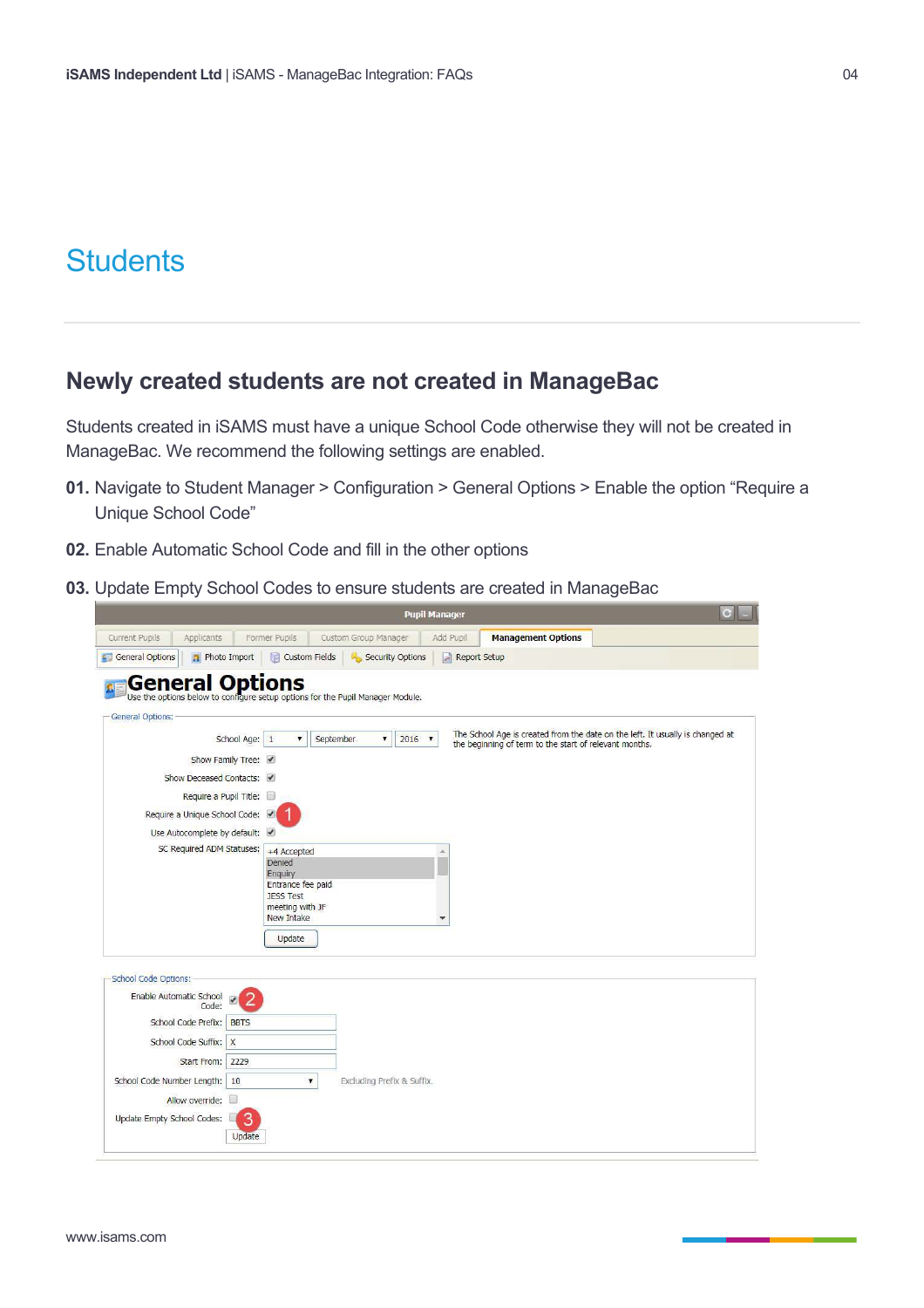## **New Student Contacts are not displayed in ManageBac**

Not all Contact Types are synced to ManageBac by default. Schools can decide what Contact Types they want to send over to ManageBac.

Navigate to Control Panel > 3<sup>rd</sup> Party Integrations > ManageBac > Configuration > Contact Mapping

Example: If a Contact Type of Next of Kin is mapped to Guardian, all Contacts in iSAMS of type Next of Kin will be sent to ManageBac.

| <b>iSAMS Control Panel</b>                                                                                |                                           |                      |                            |                           |        |                             |
|-----------------------------------------------------------------------------------------------------------|-------------------------------------------|----------------------|----------------------------|---------------------------|--------|-----------------------------|
| Control Panel Home > Applications & Services > 3rd Party Integrations                                     |                                           |                      |                            | 國<br>Search Control Panel |        |                             |
| Configuration<br>Manage Integration                                                                       |                                           |                      |                            |                           |        | <b>Integration Overview</b> |
|                                                                                                           |                                           |                      |                            |                           |        | <b>Integration Status</b>   |
| <b>ManageBac Configuration</b><br>Use this area to configure the integration between ManageBac and iSAMS. |                                           |                      |                            |                           |        | <b>Faria Integrations</b>   |
| Status<br>Parent mapping<br>Student mapping                                                               | Contact Type mappin<br>Form Grade mapping |                      | User mapping               |                           | 半<br>粥 | ManageBad<br>OpenApply      |
| Update mappings below                                                                                     |                                           |                      |                            |                           |        |                             |
| Save Settings                                                                                             |                                           |                      | Show Unknown               | Show All                  |        |                             |
| <b>iSAMS Contact Type</b>                                                                                 | 3rd party Contact Type 1                  |                      | 3rd party Contact Type 2   |                           |        |                             |
| Next of Kin                                                                                               | Guardian                                  | $\blacktriangledown$ | N/A                        |                           |        |                             |
| $F$ Friend                                                                                                |                                           |                      | $\mathbf{v} \parallel N/A$ |                           |        |                             |

## **Which Contacts in iSAMS are sent to ManageBac**

All Contacts linked to a Student in iSAMS who have a valid "Contact Type" are sent to ManageBac. ManageBac checks the names of the Contact and compares this to the Parents of a ManageBac Student. If the names do not match, a new Contact will be created in ManageBac. Once the Contacts have been linked together a unique ID per iSAMS Contact will be used for any updates moving forward.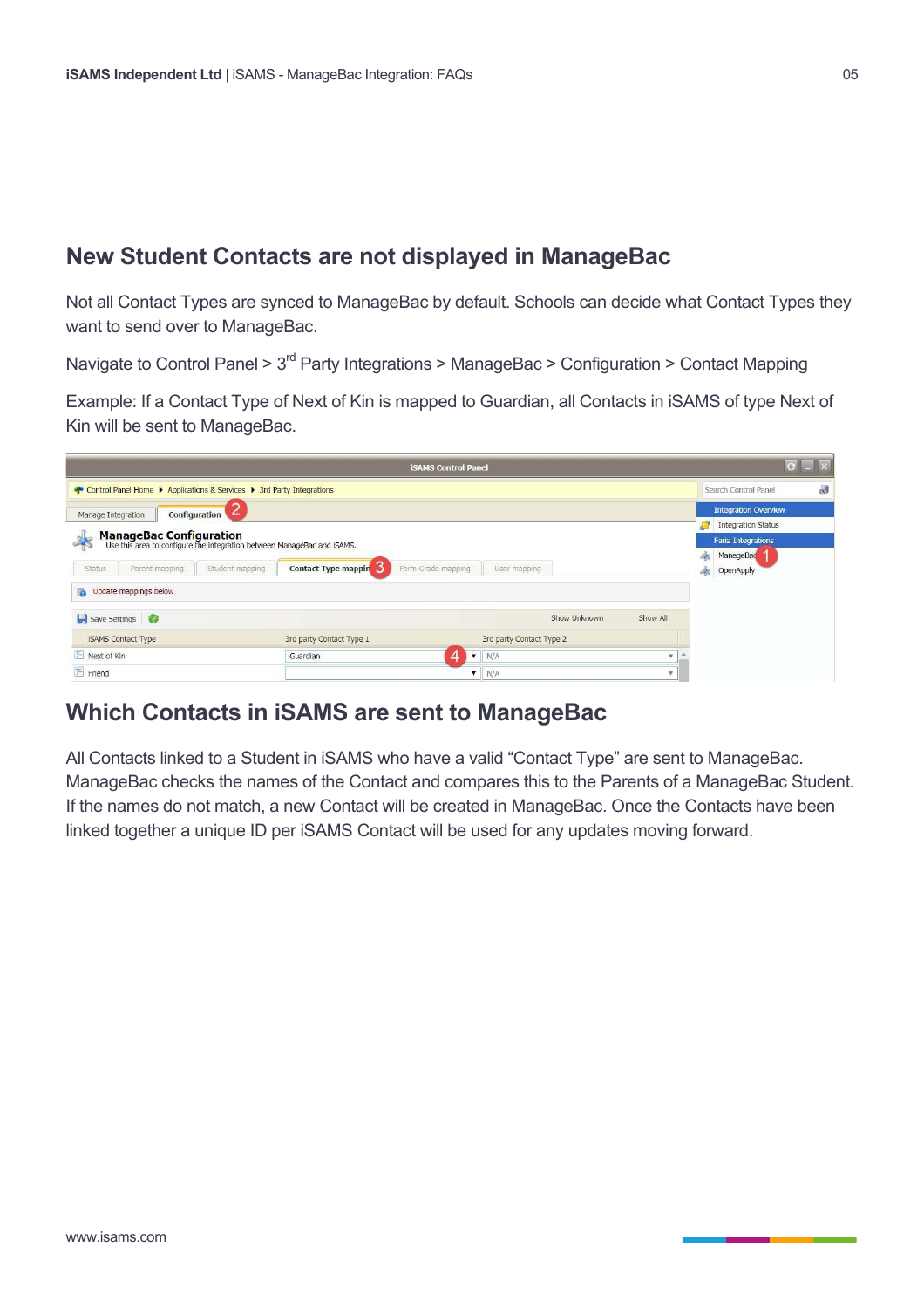## Contact Scenarios

### **Assumption**

These Contact Scenarios assume Sam the student has a ManageBac and iSAMS record which links correctly using the iSAMS School Code and ManageBac Student ID.

### **I have more Contacts in iSAMS than ManageBac**

Sam has the following contacts in iSAMS and ManageBac before the integration is enabled.

#### **iSAMS before Integration is enabled**

Mother: Jane Bennett Father: Luke Bennett Uncle: Brian Bennett

#### **ManageBac before Integration is enabled**

Parent: Luke Bennett

After the integration is enabled the iSAMS Contacts will remain unchanged. New Contacts will be created in ManageBac with the following results.

#### **iSAMS after Integration is enabled**

Mother: Jane Bennett Father: Luke Bennett Uncle: Brian Bennett

#### **ManageBac after Integration is enabled**

Parent: Luke Bennett Parent: Jane Bennett

Normally Uncle Contact Types in iSAMS are not sent to ManageBac by default. Please let the iSAMS Support Team know which Contact Types you would like to sync into ManageBac before the integration is enabled.

Jane Bennett will not be duplicated in ManageBac if the First name and Last Name in iSAMS and ManageBac match. Changes in iSAMS made to Luke and Jane Bennett Contacts will be synced to ManageBac.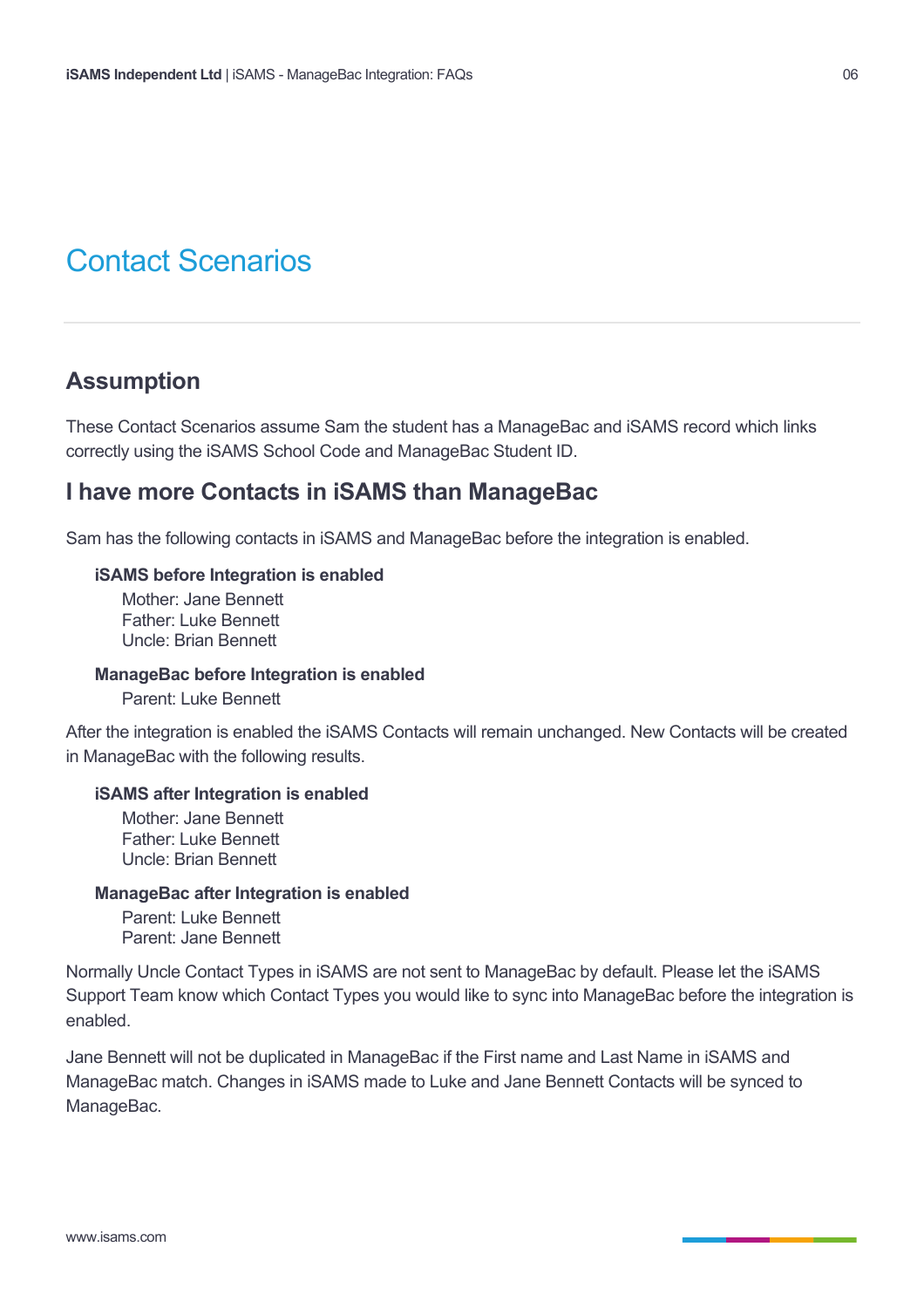### **I have more Contacts in ManageBac than iSAMS**

Sam has the following contacts in iSAMS and ManageBac before the integration is enabled.

#### *iSAMS Contacts before Integration is enabled*

Mother: Jane Bennett

#### *ManageBac Contacts before Integration is enabled*

Parent: Luke Bennett Parent: Jane Bennett

*iSAMS Contacts after Integration is enabled Mother: Jane Bennett*

### *ManageBac Contacts after Integration is enabled*

Parent: Luke Bennett Parent: Jane Bennett

Changes made to Jane Bennett in iSAMS will be sent to ManageBac. New Contacts will not be created in iSAMS by the one-way sync Integration.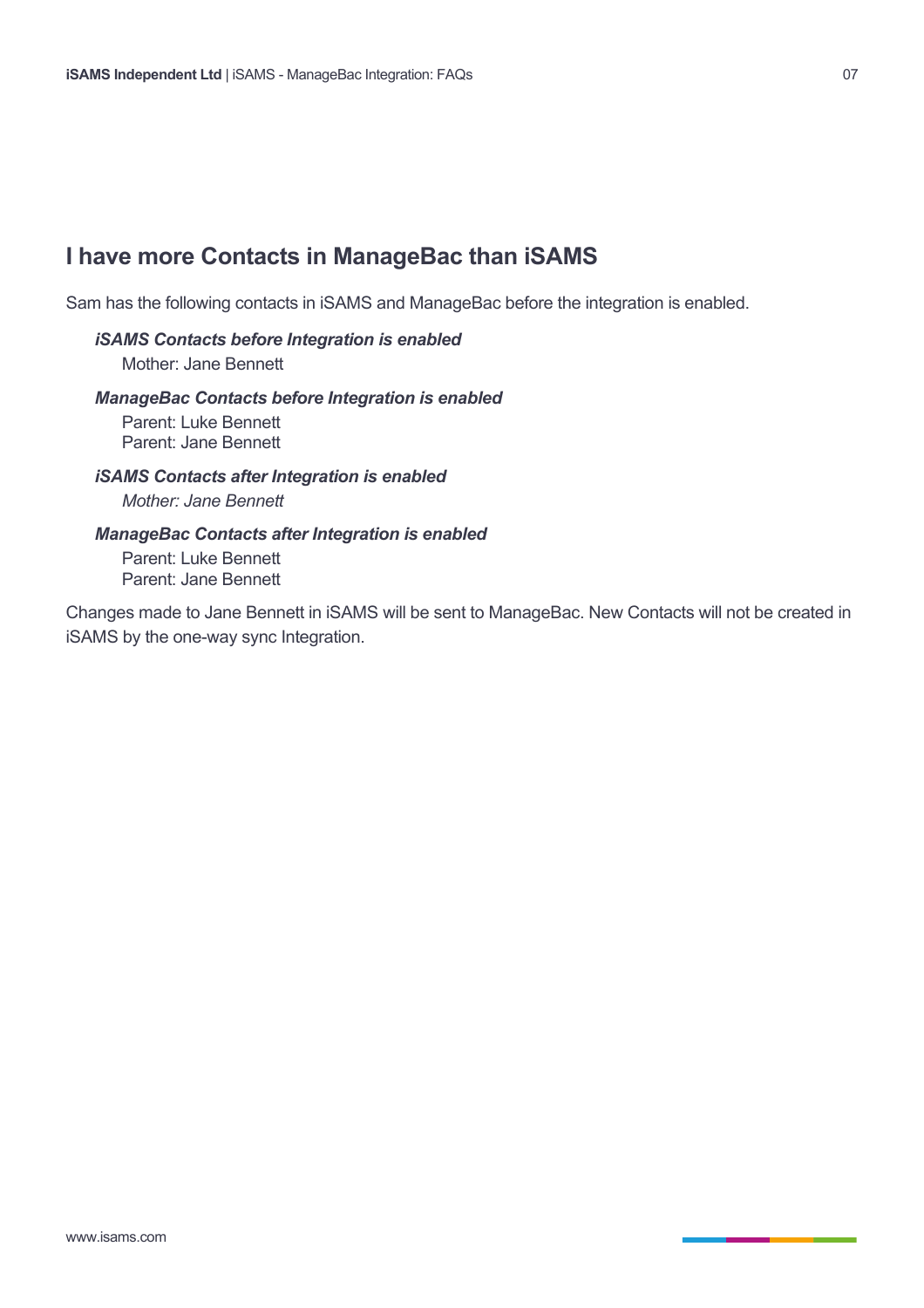## **My Contacts in ManageBac and iSAMS have slightly different names**

Sam has the following contacts in iSAMS and ManageBac before the integration is enabled.

iSAMS Contacts before Integration is enabled Mother: Jane Bennet Father: Luke Bennet ManageBac Contacts before Integration is enabled Parent: Luke Bennett Parent: Jane Bennett iSAMS Contacts after Integration is enabled Mother: Jane Bennet Father: Luke Bennet ManageBac Contacts after Integration is enabled Parent: Luke Bennett Parent: Jane Bennett Parent: Luke Bennet Parent: Jane Bennet

Changes made to the "Bennet" Contacts in iSAMS will be sent to ManageBac. The "Bennett" Contacts in ManageBac will not be linked to iSAMS Contacts. If you decide to delete the "Bennet" Contacts from ManageBac they will be recreated in ManageBac when a change is detected in iSAMS.

Before the integration is enabled we want to update either ManageBac or iSAMS Contacts so that their First Name and Last Names are the same.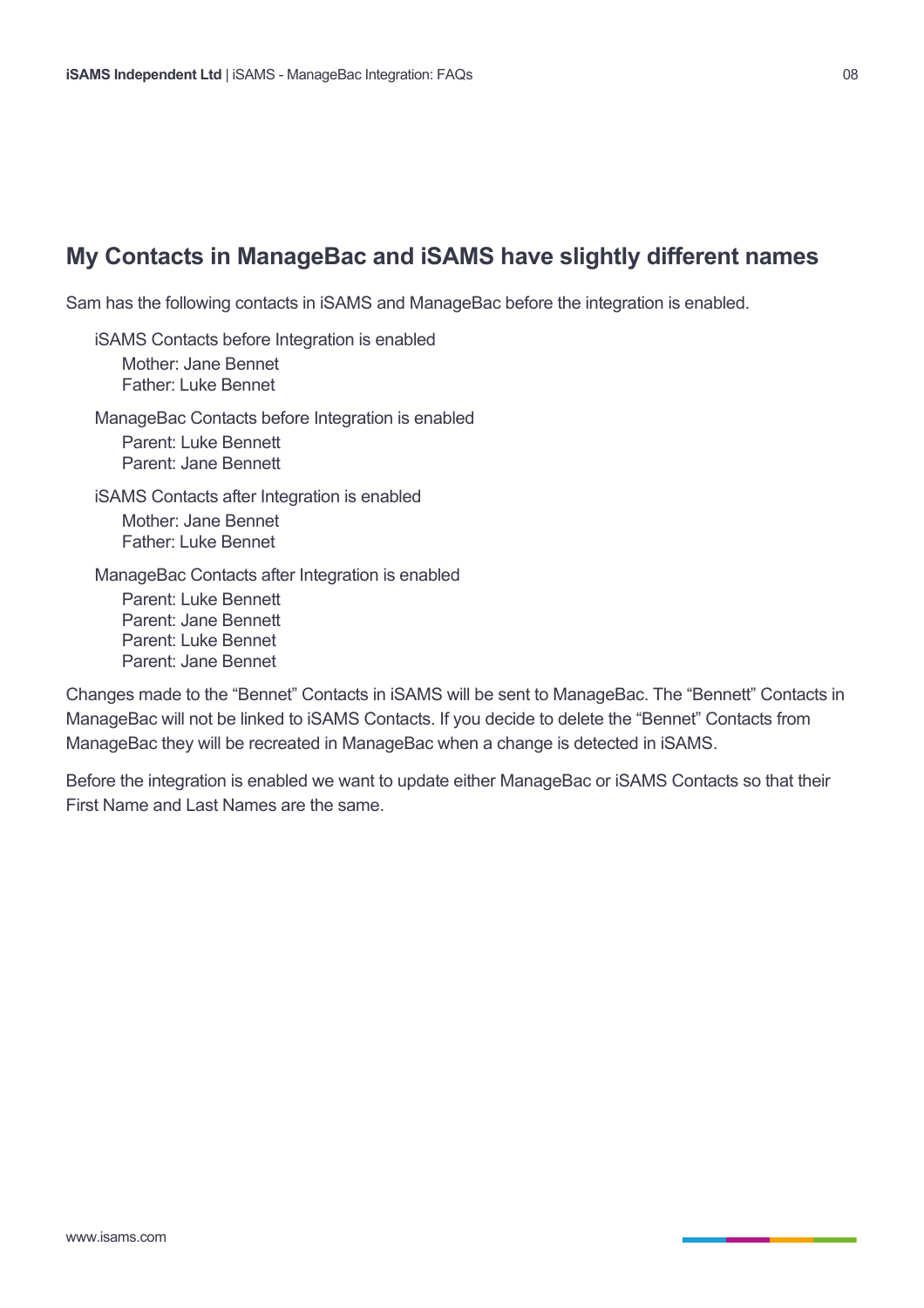## **Staff**

## **New Staff are not created in ManageBac**

Only Staff who have a User Account and ManageBac 3<sup>rd</sup> Party Access enabled are created in ManageBac.

These settings can be changed by Navigating to:

- **04.** User Accounts
- **05.** Search for the individual member of staff
- **06.** Modify User Properties
- 07. 3<sup>rd</sup> Party Access
- **08.** Select ManageBac

|                                                                    | <b>iSAMS Control Panel</b>                                                                         | $\overline{C}$                                                                                          |
|--------------------------------------------------------------------|----------------------------------------------------------------------------------------------------|---------------------------------------------------------------------------------------------------------|
| Control Panel Home > Security & Permissions > User Accounts        |                                                                                                    | Search Control Panel<br>$\sqrt{3}$                                                                      |
| <b>User Accounts</b>                                               | This section of the control panel allows you to manage the users that are allowed to access iSAMS. |                                                                                                         |
| User Tree View<br>User List View <b>C</b>                          |                                                                                                    |                                                                                                         |
| 2<br><b>S</b><br>sam<br><b>iSAMS Administrators</b>                | <b>User Information</b>                                                                            |                                                                                                         |
| ISAMS Admin                                                        | <b>User Access and Links</b>                                                                       | ٠                                                                                                       |
| ISAMS Admin<br><b>ISAMS Admin</b><br><b>C.</b> iSAMS Administrator | Sam has access rights to log into iSAMS.                                                           |                                                                                                         |
| iSAMS Administrator                                                | <b>Users Options and Tasks</b>                                                                     |                                                                                                         |
| Sam Bennett                                                        |                                                                                                    |                                                                                                         |
| Sam Bennett-Driver                                                 | Modify User Propertie<br>$\mathbb{Z}^2$                                                            | <b>User Statistics</b>                                                                                  |
| Sam Michau                                                         | Disable Account                                                                                    | Login Activity                                                                                          |
| <b>Students</b>                                                    | Reset Password                                                                                     | <b>Security Activity</b>                                                                                |
| Sam Bennett-Driver                                                 | q,<br><b>Reset Security Question</b>                                                               | <b>Edit User Preferences</b>                                                                            |
| <b>ISAMS Employees</b>                                             | Delete User<br>iSAMS Control Panel - Google Chrome                                                 | □<br>$\times$<br>-                                                                                      |
| Matthew Sampson                                                    |                                                                                                    |                                                                                                         |
| <b>Demo Users</b>                                                  | <b>User Management</b>                                                                             | A Secure https://demo.isams.cloud/modules/controlpanel/security/users/createuser.asp?id=samwise25190259 |
| Isams Demo                                                         | Cancel<br>Save & Close<br>Create User Ad                                                           |                                                                                                         |
| Sam Scholefield<br>Samantha Nicholls                               |                                                                                                    |                                                                                                         |
|                                                                    | Create User Gr<br>3rd Party Access<br><b>Account Details</b><br><b>User Details</b>                | My Network Space<br>Contact Details<br>User Devices [0]                                                 |
|                                                                    | - Faria Integrations:<br>5<br>ManageBac: Select to allow this user access to ManageBac.            |                                                                                                         |

Note: This can be done in bulk via the "User List View"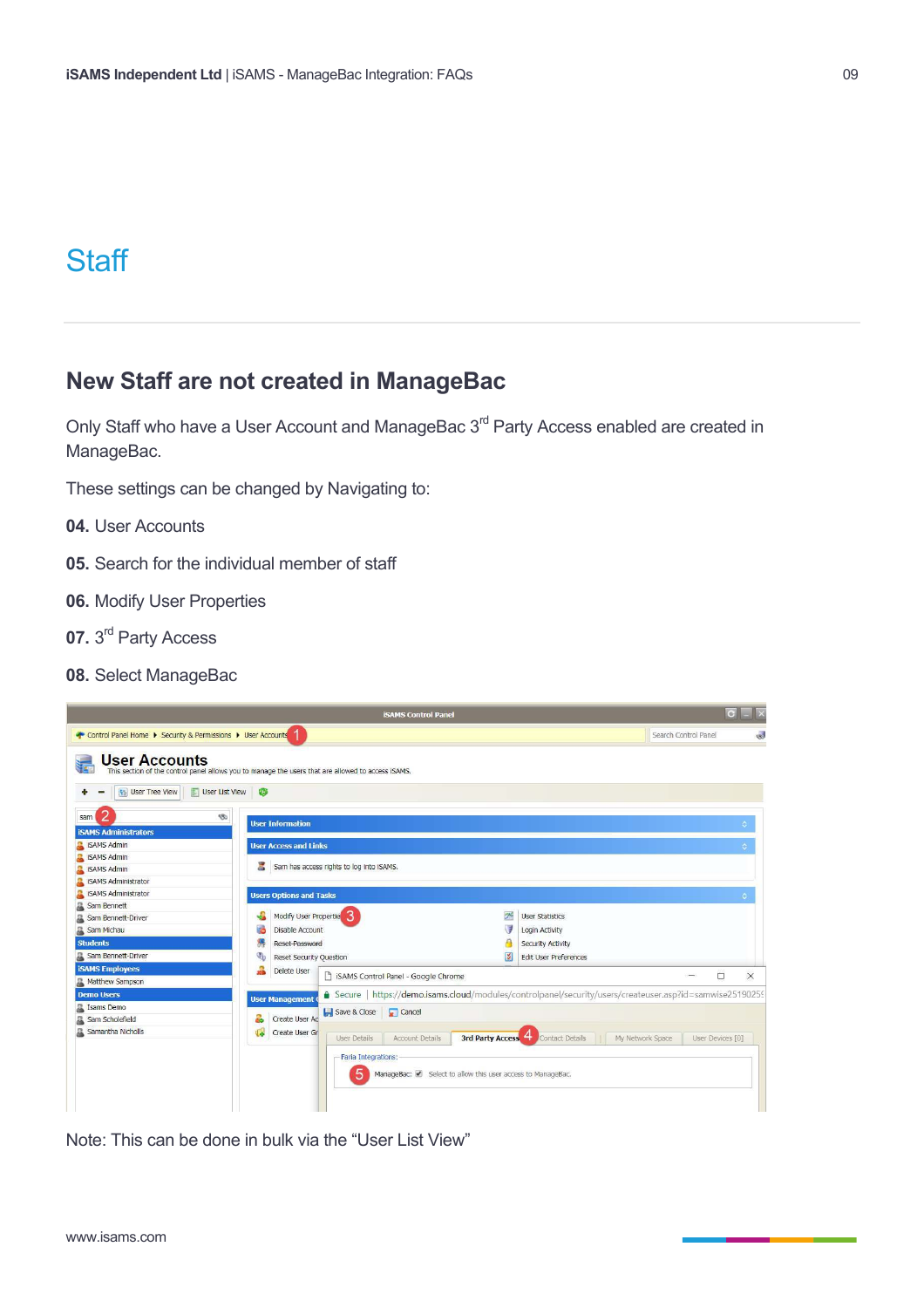## **New Staff appear in ManageBac but cannot login using LaunchPad**

To log into iSAMS via LaunchPad a user's account must be using LaunchPad identity provider.

These settings can be changed by Navigating to:

- **01.** User Accounts
- **02.** Search for the individual member of staff
- **03.** Modify User Properties
- **04.** Account Details
- **05.** Change Authorisation to LaunchPad



Note: We plan to release a feature to allow schools to change users Authorisation in bulk.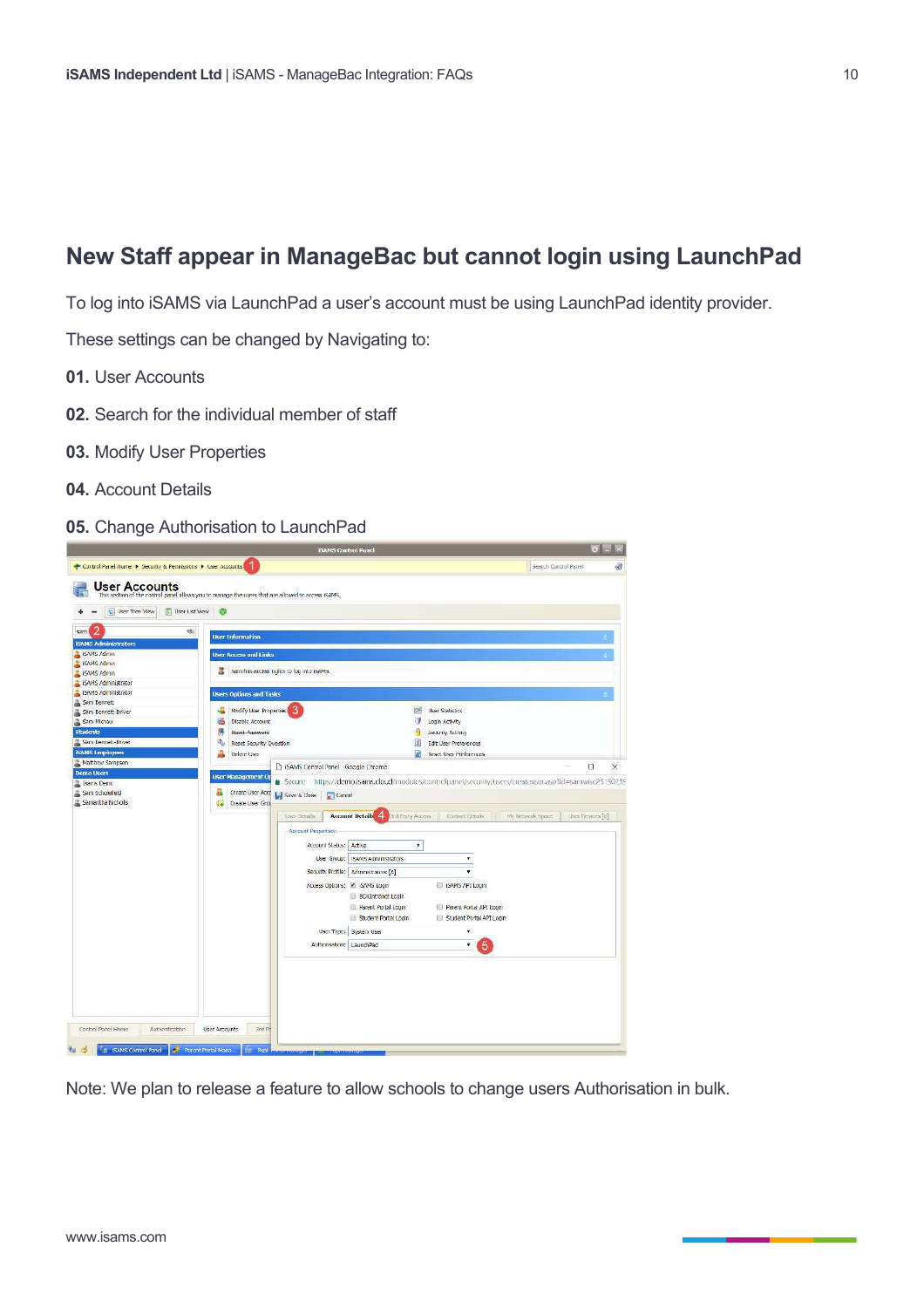## **Staff Address and Contact information is not displayed in Managebac**

The iSAMS HR Record must have a Contact with the *Contact Location* set to "Home" and the *Contact*  **Type** of "Self". Any other Contact information will be ignored and will not be sent to ManageBac. The following ManageBac fields are updated by the iSAMS HR Record Contact.

| Home Number<br>Mobile Number | Town<br>County/State |
|------------------------------|----------------------|
| <b>Address Line 1</b>        | Postcode             |
| Address Line 2               | Country              |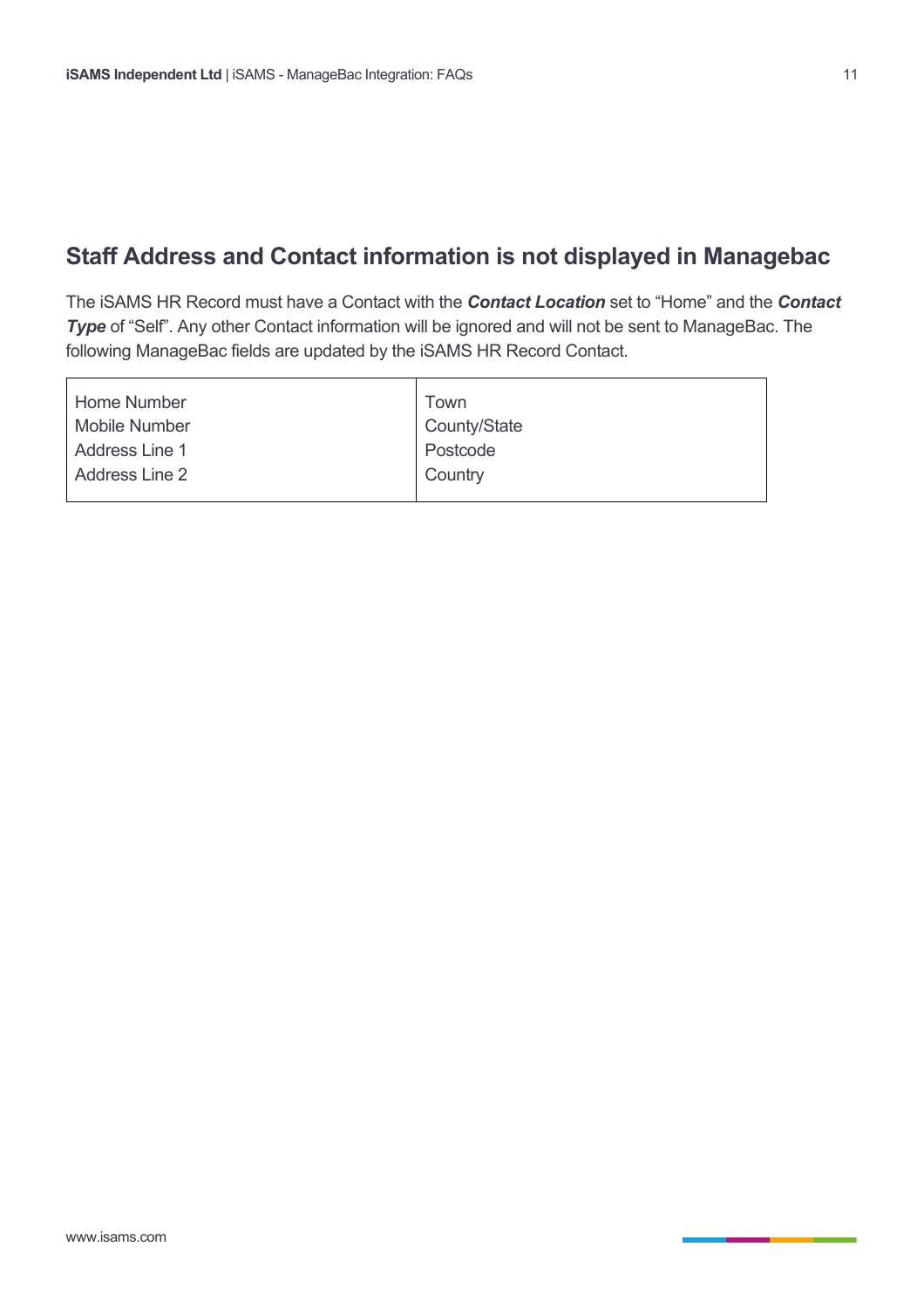## Data Fields

## **Nationality, Language or Country changes are not displayed in ManageBac**

Check if iSAMS Nationalities, Countries and Languages have been mapped to the correct ISO values

Navigate to Control Panel > Mapping Manager

Check the Mapping Status, if any values are unmapped we need to correct this by clicking on the correct ISO Mapping option (highlighted in red).



*Quick Tip – When assigning an iSAMS Global List item to ISO Values click "Hide Known Mapping" to quickly find iSAMS Global List Items which are unassigned.*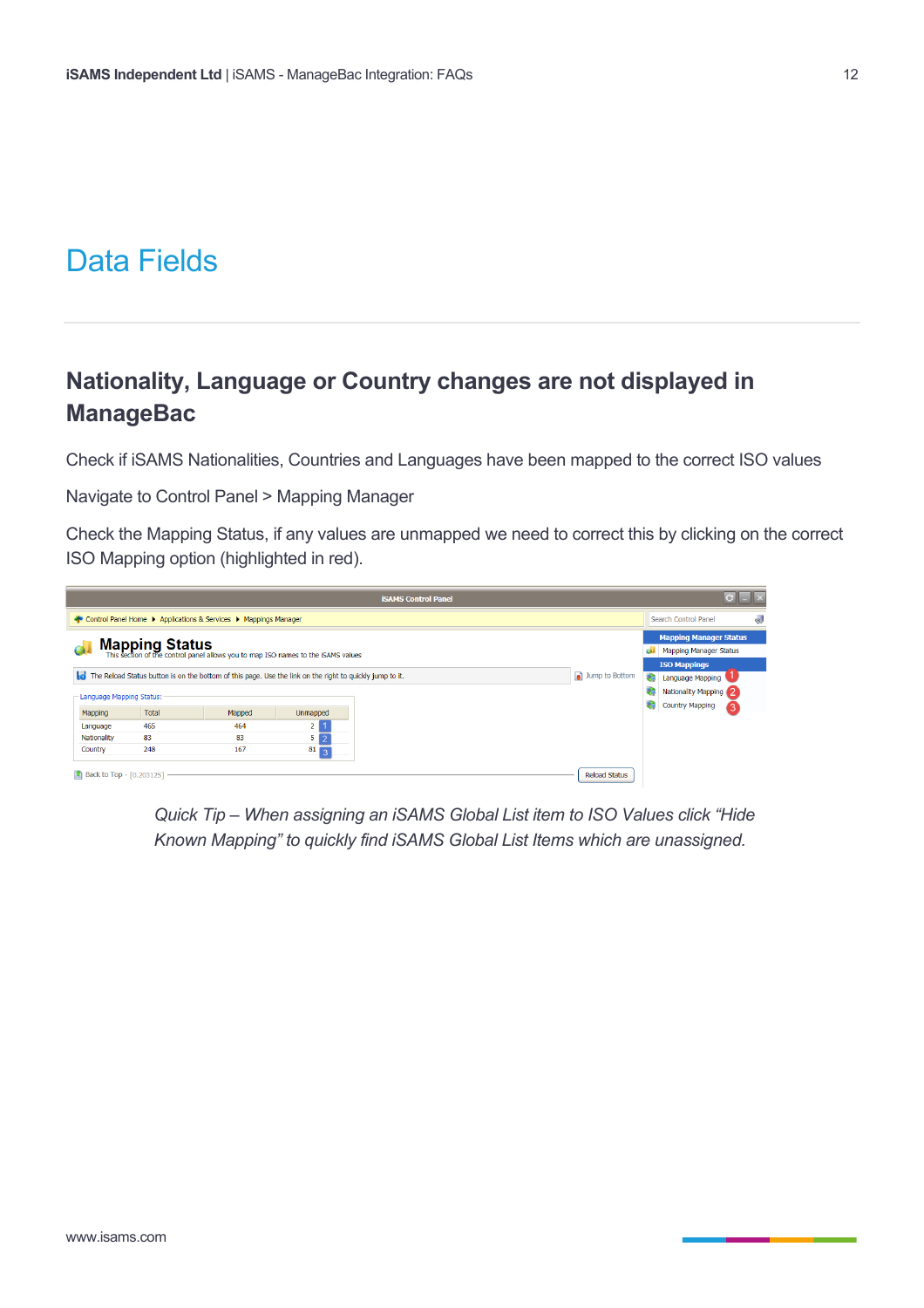## **Some of my Fields are blank in iSAMS**

**Once the integration has been enabled any fields which are blank in iSAMS will overwrite and remove the data from ManageBac. Please make sure iSAMS is up to date before enabling the integration.**

**For example:**

**Students in iSAMS do not have any Languages, once the integration is enabled any Languages stored against the ManageBac record will be removed.**

**Out of date Contact information in iSAMS, once the integration is enabled all ManageBac contact records will be overwritten by the out of date iSAMS Contact information. It is important to make sure iSAMS has the most up to date Contact information.**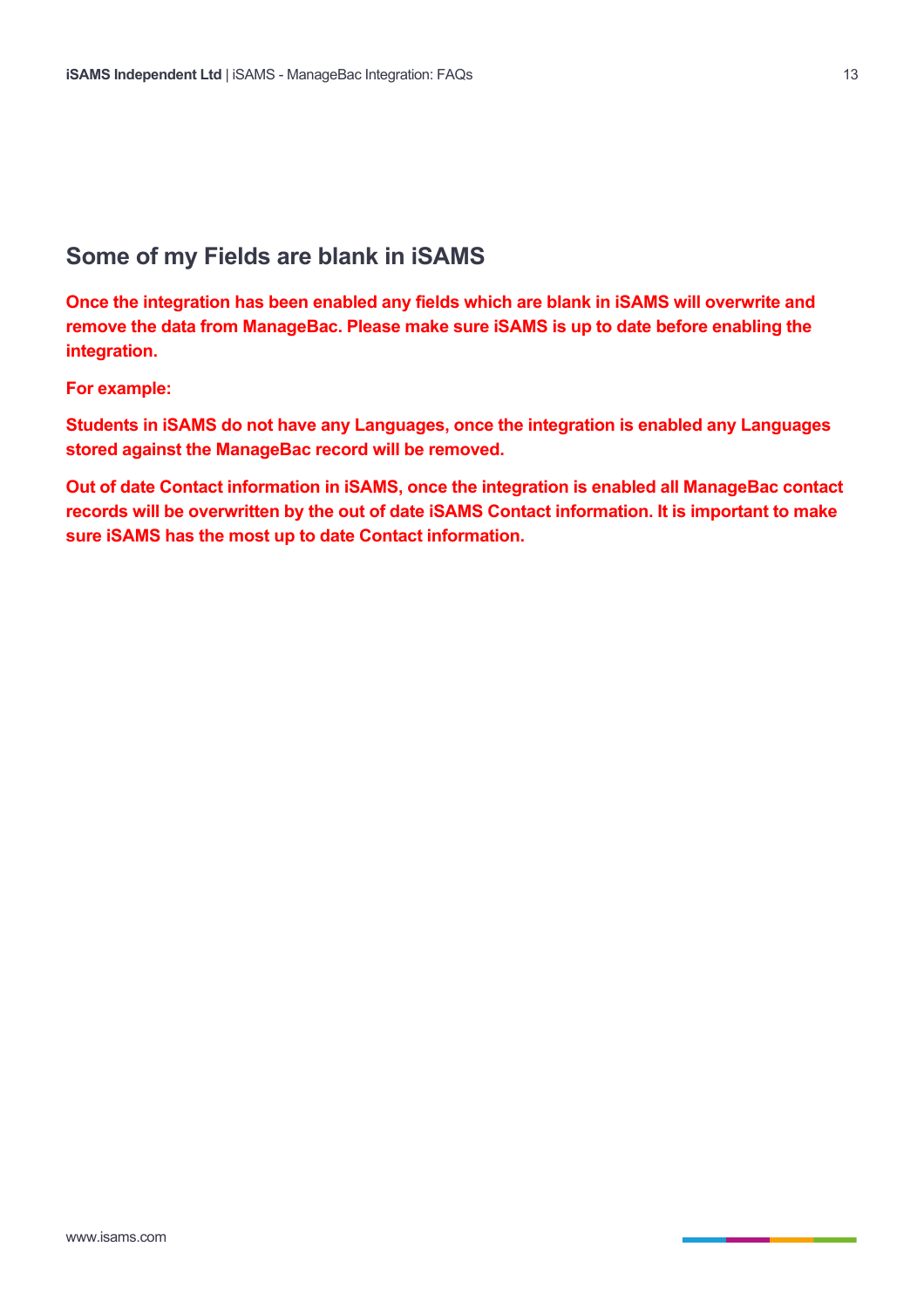## **LaunchPad**

### **LaunchPad SSO is not working after changing my iSAMS URLs**

Please update the iSAMS URLS in the following locations.

- iSAMS: Control Panel > Platform Configuration > Domain & URL Configuration > External iSAMS Address
- Parent Portal: Parent Portal Manager > Configuration > Portal Configuration > External & Internal Portal Address
- Student Portal: Student Portal Manager > Configuration > Configuration Options > External & Internal Portal Address

LaunchPad will be automatically updated with the new iSAMS Portal URLs and SSO should now be working.